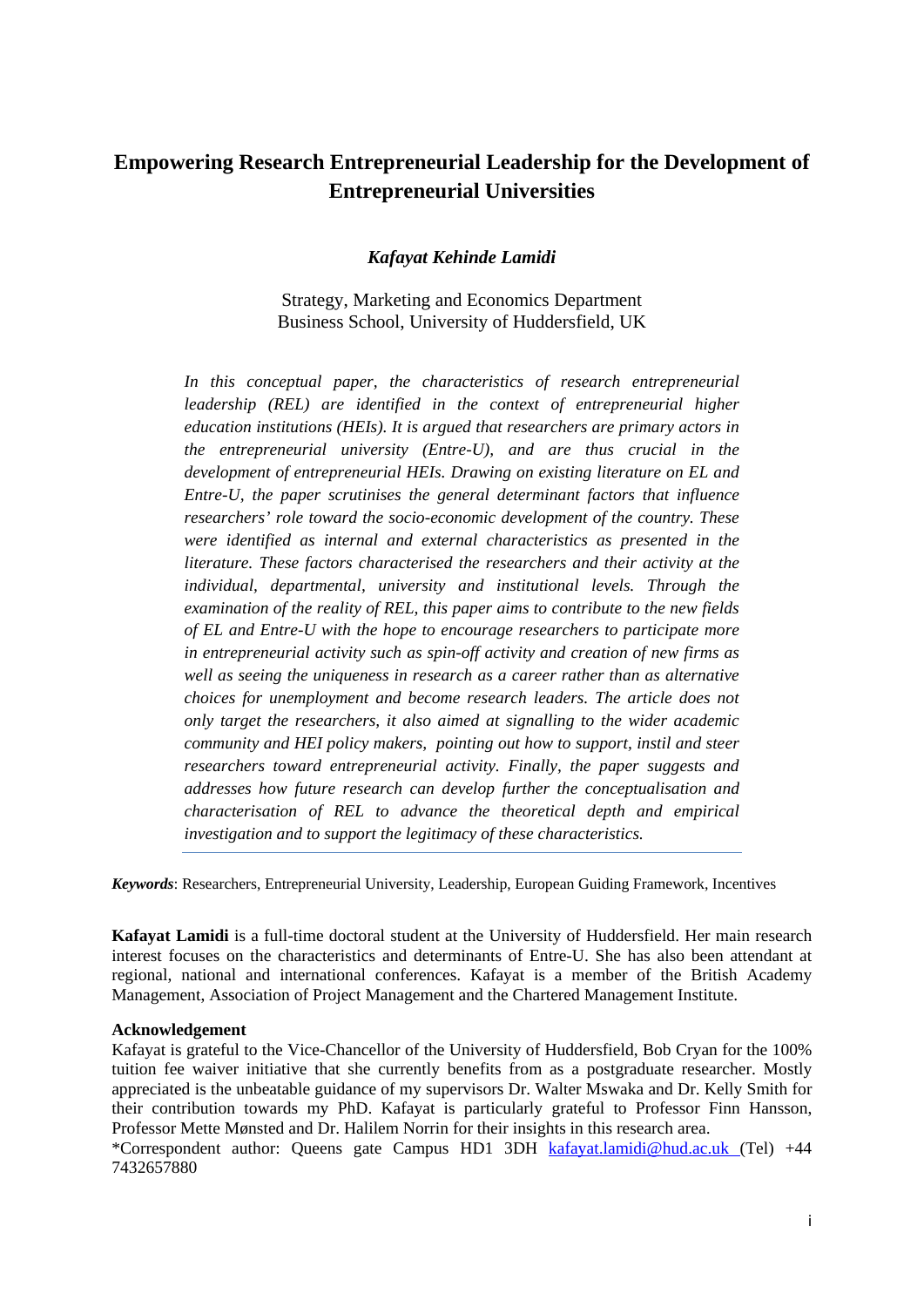### *Introduction*

Entre-U research is attracting a great deal of interest from both educational planners and scholars around the world, yet there is the concern about students changing role as customers, clients or stakeholders (Coaldrake, 2001). Though the role of students in European academic entrepreneurship is not new (Etzkowitz, 2004), yet it is often noted that the students of leading academic researchers are not just agents of innovation but also primary factors that contribute to the primary role of university in the society (Boissin, Castagnos, & Deschamps, 2006; Ferreira, Raposo, & Leitão, 2006; Fogelberg & Lundqvist, 2013; Guerrero & Urbano, 2013; Halilem, 2010; Röpke, 2000; Vilalta, Pifarré, & Betts, 2011; Walker, 2012; Wood, 2011). Furthermore, it has been noted that internal actors such as managers and academics (Bronstein & Reihlen, 2014, p. 24), faculty, administration and students (Guerrero, David, James, & Damien, 2014) are primary actors that are crucial in accomplishing entrepreneurial mission. In this regard; researchers are recognised as key actors in the advancement of Entre-U.

Though evidence suggests that the characteristics of individual researchers are important when offering insights into the successful cases of transfer, yet studies focusing on individual researchers as unit of examination remain scarce (Villanueva-Felez, Bekkers, & Molas-Gallart, 2010). Despite the significant contribution of researchers' role in the economy, more focus is placed on the helices in the university-industry-government relations than the researchers. This is of interest in order to simulate and increase the participation of researchers as well as other academics in entrepreneurial activity. Mostly important, the paper seeks to illuminate the complementarities between research, teaching, entrepreneurial, internal and external activities as key aspects of the university that contribute to entrepreneurial outcome. According to the EC and OECD (2012, p. 6), all parts of the university have to work together. Therefore, inspiring researchers and staff to increase their participation in all these areas is crucial. In this regard, this paper explores the core elements of researchers' role in entrepreneurial HEIs by providing insights into the following questions:

- 1. What characterise researcher entrepreneurs as represented in literature?
- 2. How can we make our universities more entrepreneurial?

This paper attempts to look at both internal and external characteristics that would increase the participation of REL. While this conceptualisation is underexplored, this paper serves to highlight critical elements to focus on when working toward a goal of increased entrepreneurial activities, which remains a significant aspect to be addressed. This is supported by the views of Morris et al. (2013), highlighting that:

*Yet a significant gap remains. […] The numbers of full-time faculty dedicated exclusively to entrepreneurship remains relatively small, and a very small proportion of these lecturers have PhDs in entrepreneurship (Morris, Kuratko, & Cornwall, 2013, p. xi)*.

Subsequently, the remaining section of the paper is structure as follows: The next section outlines the method then the succeeding part offers the definitions of some key constructs via the role of REL in socio-economic advancement of the nation. The following part explains the REL characteristics. Finally, the paper concludes with a short summary of the overall paper.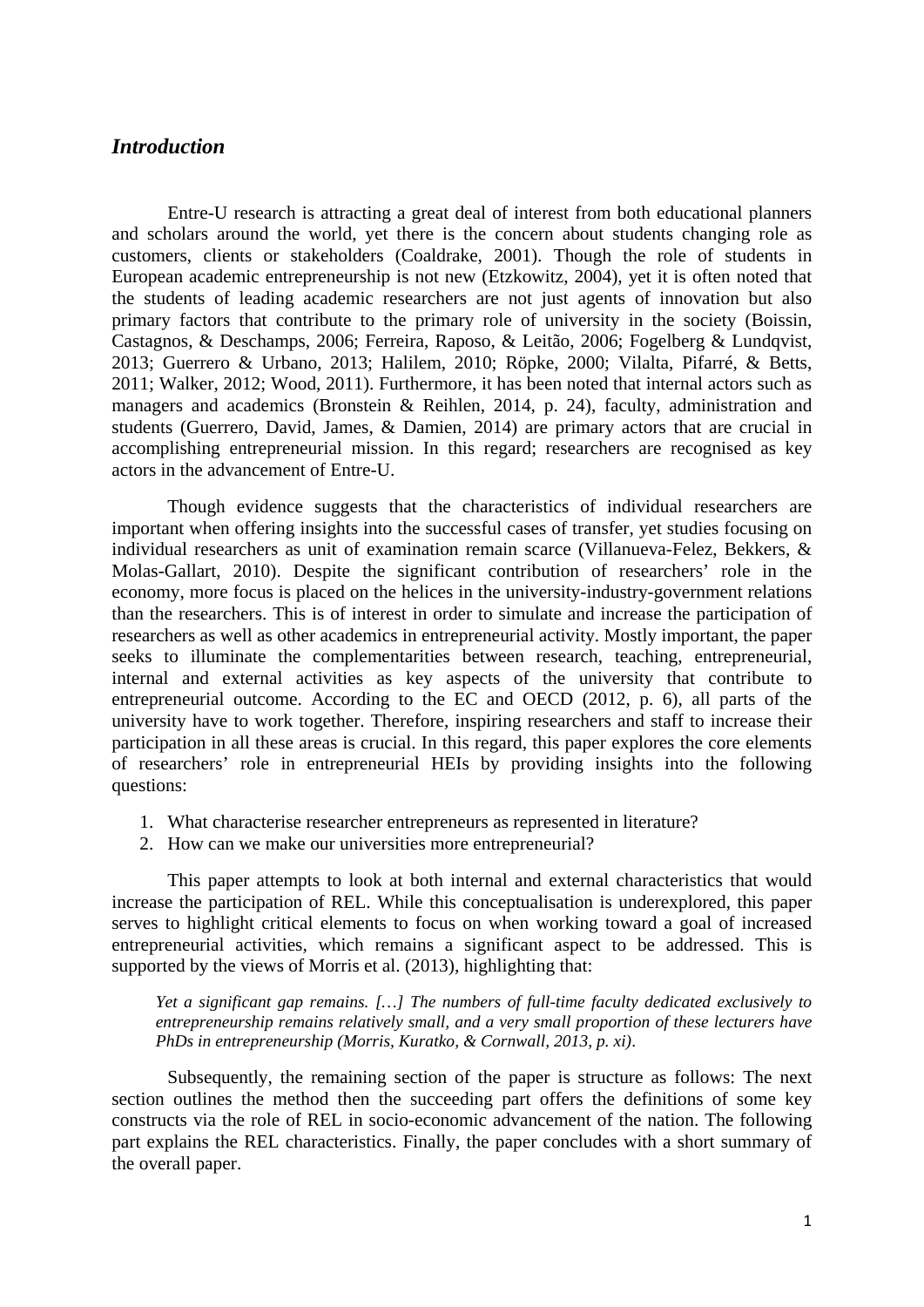### *Method*

The research endorses the review of existing literature from both Entre-U and EL disciplines with target on papers that either focus on role of researchers or factors impacting on their roles or both. This is aimed at clearly demonstrating the understanding of REL from both subject areas. Taking advantage of the Organisational Capacity, People and Incentives theme of the European Framework, the study explores Finn and Mette's (2008) empirical study and Halilem's (2010) conceptual work to offer innovative insights into the roles of and determinant characters influencing REL. The 'entrepreneurial leadership' theme is at the forefront of HEIs studies, especially Entre-U research but when combined with the prefix - 'research' as a construct remains under researched. As a result there is a need to highlight areas for improvements to prompt researchers' interests in entrepreneurial engagement. This could also encourage scholarship in this area.

### *The Role of REL to Socio-Economic Development and some Definitions*

Before proceeding to the characteristics of REL, it is essential to provide definitions of some key concepts. Therefore, this section highlights some key definitions.

*EL* is seen as leadership capable to sustain innovation and adapt to uncertain environments (Yang, 2008, p. 235), with focus on developing vision and creating the future (D'Intino, Boyles, Neck, & Hall, 2008, p. 52). On the premise of this working definition, REL defines research managers, research teams and researchers themselves. This sets of people are considered as researcher-entrepreneurs either by having formal research or administrative management roles (Finn & Mette, 2008, p. 657). At the individual level of analysis in an academic group of a research community, the potential academic entrepreneurs are the researchers who develop their own daily activities to provide themselves with an adequate environment and resources to support the generation, transformation and commercialisation of knowledge and technology (Urbano & Guerrero, 2013). As mentioned earlier, pertinent to the REL are four major activities: (i) research (ii) teaching (iii) entrepreneurial and (iv) internal and external activities as identified by Halilem (2010).

*Research* is the development of tacit knowledge (researchers' experience) and explicit knowledge (codified in different mechanisms) (Halilem, 2010) for dissemination purpose through scientific publication or manuscript, conference presentation or book (Landry, Amara, & Rherrad, 2006, p. 1599) in order to generate commercial values by patenting or licensing (Menzies, 2000). Not only that researcher engages in the research activity but also undertakes teaching and entrepreneurial roles. Take for instance, despites a number of doctoral policies such as the Communiqué that envisaged support for postgraduates, the number of organisations including awarding bodies supporting researchers in this capacity is limited. Even with the few available, there is minimum capacity for example, the charitable 'Gregor McClelland Doctoral Dissertation Award' can only promote innovative PhD research in management and organisational studies and target only those who have completed their doctoral dissertation. This suggests the need for more measures and/or resources to support researchers. *Teaching* constitutes series of tasks that describe university staff and researchers' roles (Hemlin, 2006) which occur in various forms such as preparation of lecture, paper grading, and others (Halilem, 2010, p. 33). In complement to the teaching and research roles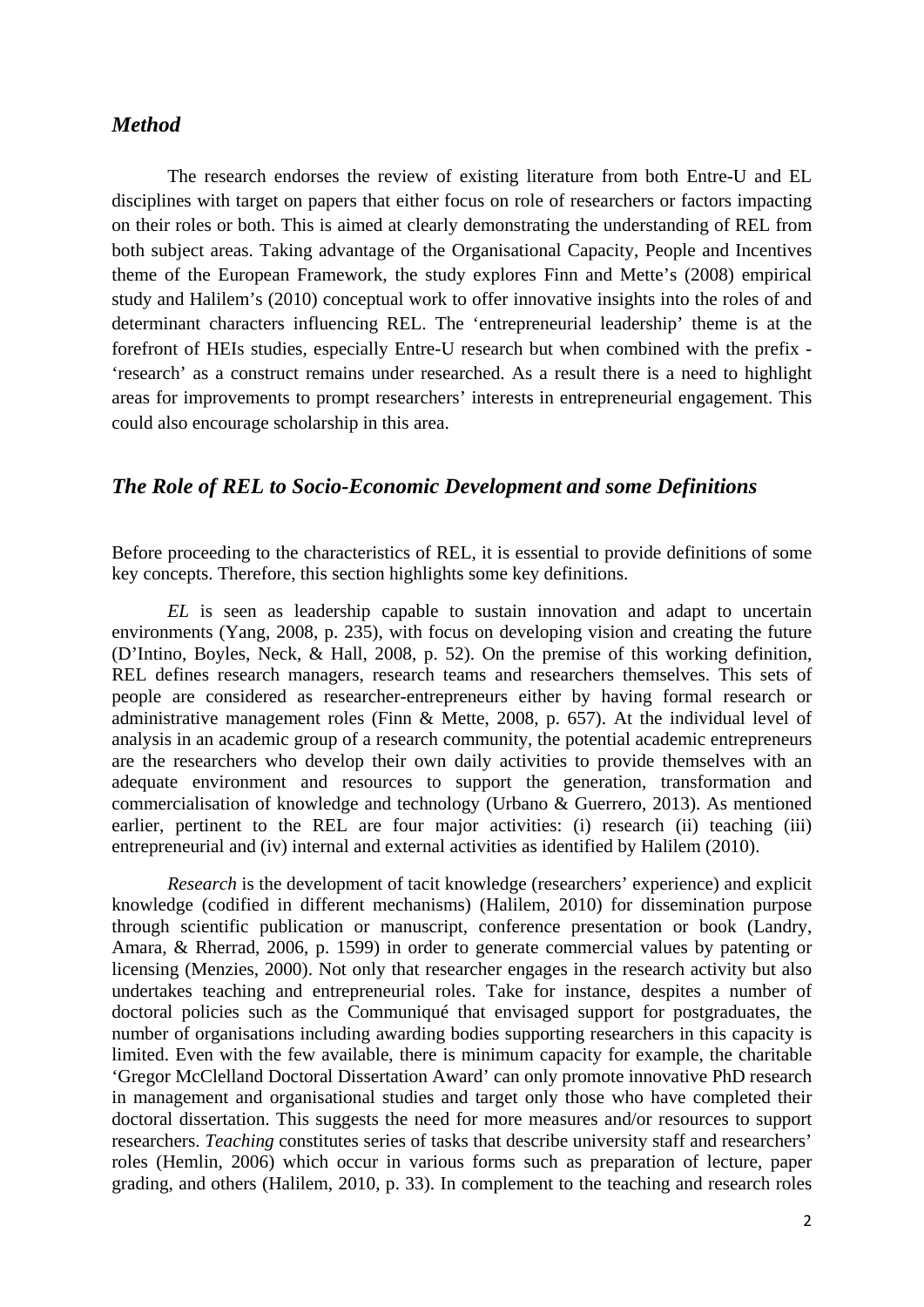of the REL is the entrepreneurial role. *Entrepreneurialism* is the capitalisation of knowledge to convert research outputs into revenues of research (Dill, 1995). It is the transformation of the researchers to become knowledge entrepreneurs by focusing on the economic mission of the researchers (Fisher & Atkinson-Grosjean, 2002). It is considered as a formal way by which departmental members generate revenue for personal gain or institutional benefits (Degroof & Roberts, 2004), meaning that it constitutes the commercialisation of knowledge through multiple channels (Landry et al., 2006). Fundamentally, it is about innovation and risk-taking in the anticipation of subsequent benefits (Williams, 2009). Furthermore, *entrepreneurial activity* takes place in three dimensions: (i) spin-off (ii) knowledge and technology transfer and (iii) research contract as mentioned by Halilem (2010, p. 34). While the internal activity of the REL include winning resources to cover costs such as travel and conference cost, the external activity consists of building networks and collaborations with other researchers and non-researchers both regionally and internationally among others. Despite the significant roles of the researchers in the academia and wider society, majority are ignorant of or not inspired to undertake the third and fourth roles.

Having appropriate incentive system in place for researchers would also aid collaboration with business organisations. Drawing on the Organisational Capacity, People and Incentive theme identified in the European Framework as one of the seven factors underpinning the development of Entre-U (European Commission & OECD, 2012), it suggests the significant of empowering researcher. In addition, previous study found that entrepreneurial activity can co-exist, or may reinforce productive publication behaviour and as a result the authors concluded that researchers' entrepreneurial activities enhance rather diminish their publication records (Van Looy, Callaert, & Debackere, 2006, p. 596). Therefore, if contribution to socio-economic development is a priority for Entre-U, there is a need for adequate provision of incentives and support mechanisms for researchers. The European Framework also supports this view, stating that:

*…universities should have mechanisms in place for exploiting internal knowledge and resources through, for examples, shared facilities across faculties, student-staff structures, interdisciplinary structures, cross faculty teaching and research groups (EC&OECD, 2012, p. 6).* 

However, understanding these roles provide basics for deriving meaning into the characteristics of the REL as depicted in Figure 1 below.



#### **Figure 1: The Four Key Roles of Research Entrepreneurial Leadership**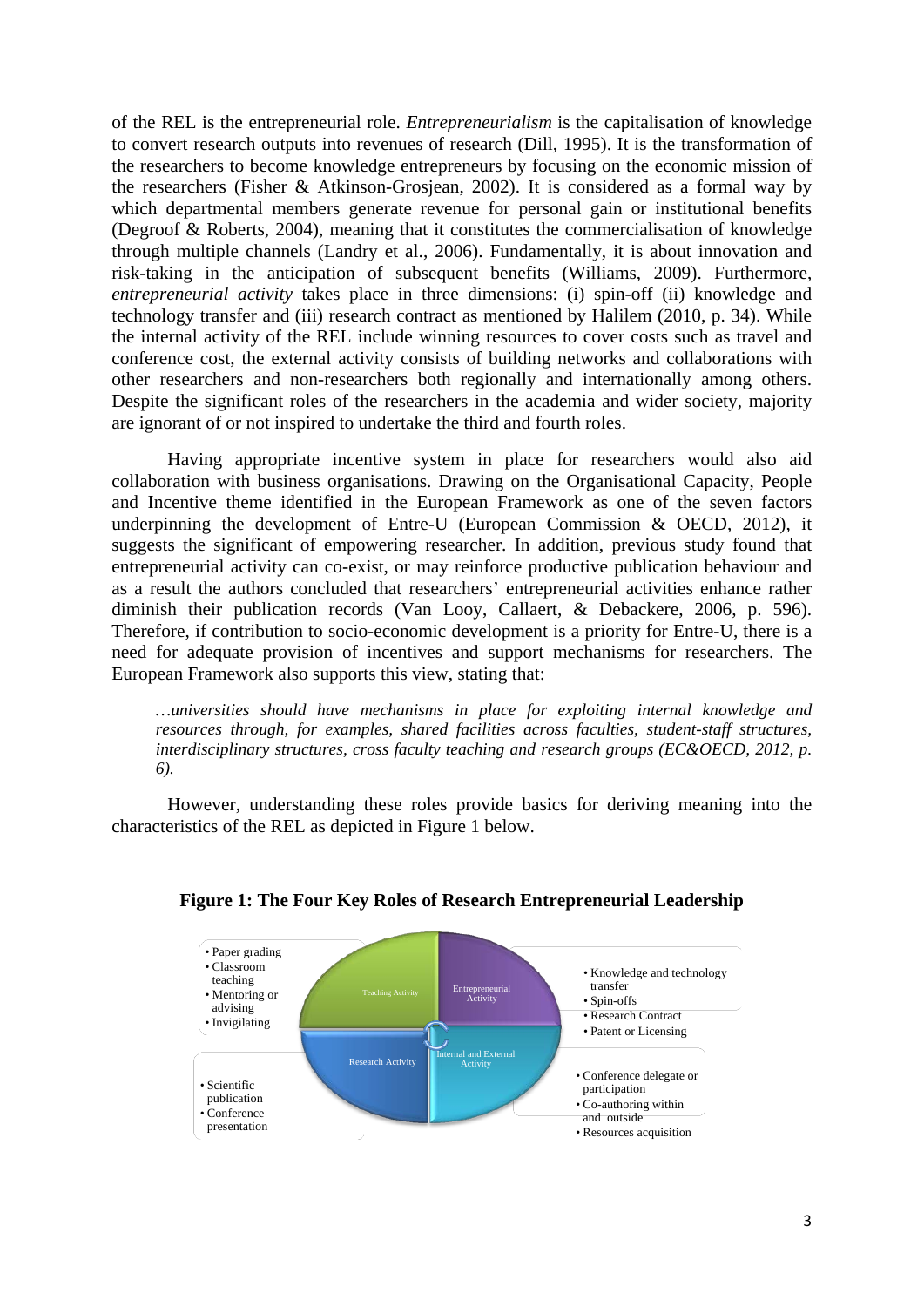Besides, one could see that while there is an extensive work done in the area of academic entrepreneurship, yet research identifying the factors that characterise the key players of Entre-U remains fragmented. And even with the few studies that conduct research in this area there is contrasting views (see Coyle, Gibb, & Haskins, 2013; Walker, 2012; Wood, 2011). For example, while Wood (2011) identifies the institutional spheres: university-industry-government in the triple helix model as primary players, Walker considers that businesses and government are secondary players by playing support roles whereas university maintains the primary function in Entre-U. Coyle et al. (2013) argue that the role of university is to support technological innovation, meaning it is a secondary player from the triple helix perspective. Though they all based their research on models that can pay attention to the interaction among a system of interdependent components, these competing perspectives may be due to the fact that Entre-U research requires a distinct theory that should be sparing and capable of providing the greatest explanatory power, as mentioned by Phillip (2004). Moreover, the reason is unconnected to the fact that the concept is in its embryonic phase. In this regard, it is important to account for the characteristics of the REL so as to enhance the understanding of the concept of Entre-U.

### *Research Entrepreneurial Leadership (REL) Characteristics*

Further insights can be derived by looking at the characteristics of REL. Over the past two decades while the research content remains the same there has been a drastic change to the research conditions: how is organised, initiated and financed as noted by Finn & Mette (2008). This connotes that research activity can be constrained and facilitated by both internal and external factors. Though various studies (for examples, Guerrero et al., 2014; Kirby, Guerrero, & Urbano, 2011) have been conducted on institutional or conditioning factors related to Entre-U, yet there is limited literature tailored to the determinants of REL. Therefore, by focusing on a key theme 'Organisational Capacity, People and Incentives' derived in the analysis of the European Guiding Framework (EC&OECD, 2012), the endo/exogenous attributes that characterised REL are consequently considered in the next sections.

#### **Internal Characteristics**

These range from individual ability such as attitudes, knowledge, skills, experience and expertise, meaning that the foundation need to be strong, departmental to university level variables such as resources of different kind for example, competing research funds and entrepreneurial initiatives as means of financial resources can either facilitate or hinder the activities of the research entrepreneurial leaders subject to availability and adequate allocation. Various empirical studies (For example, Powers & McDougall, 2005) have evidently confirmed that financial ability of the researcher is a key determinant to accomplish innovative research of significant impact. Consistently, Etzkowitz (2003, p. 111) explicitly indicates that "…research group operate as firm-like entities, lacking only a direct profit motive to make them a company". Cultural and structural elements of the university are not left out such as leadership, management and governance hierarchical or flat structure which can potentially facilitate and hinder the ability of the researchers to create spin-offs or new business. University policy concerning intellectual property to promote technology transfer is another major characteristic. This view is well summed up in the joint study by the European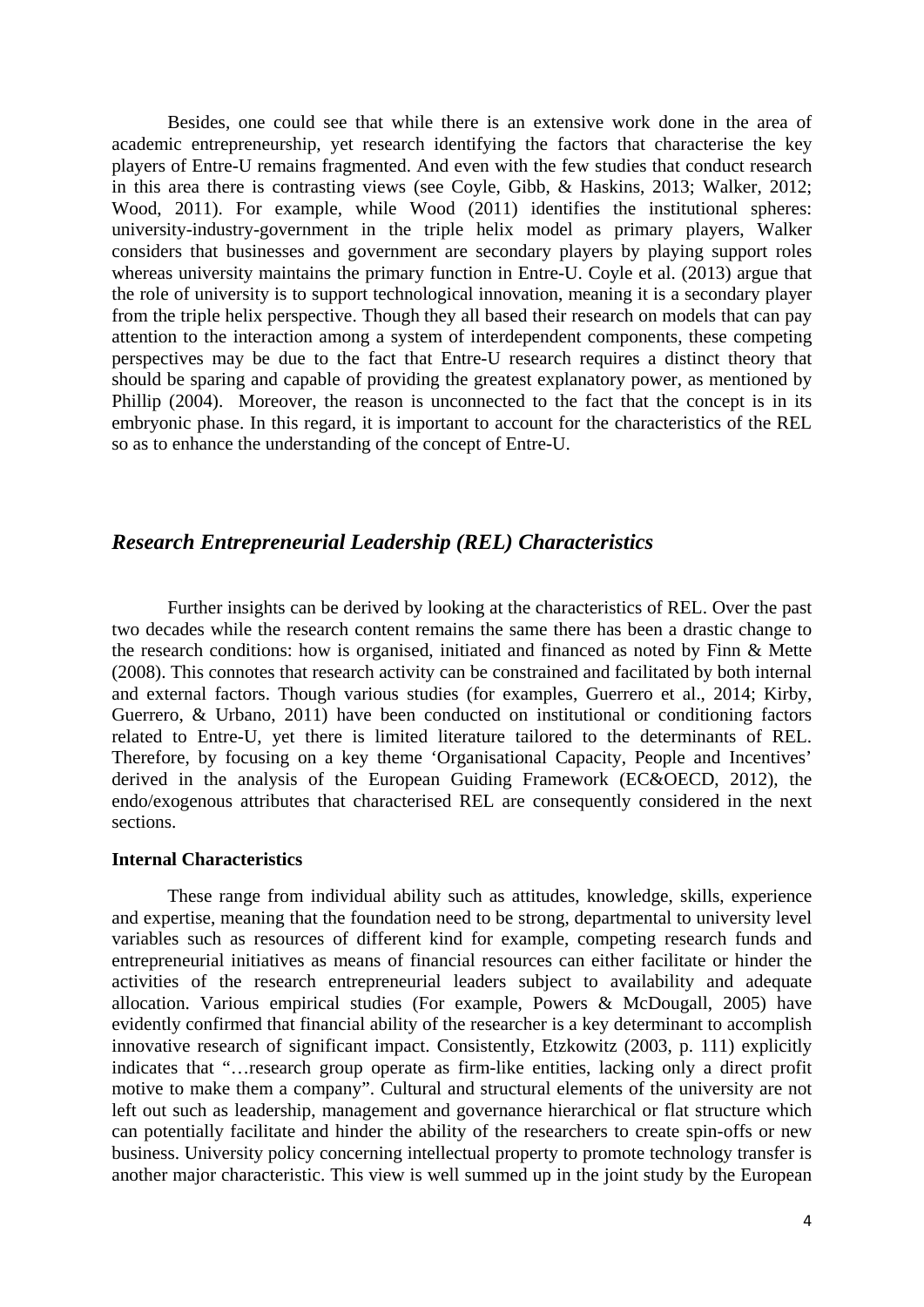Commission and Organisation for Economic Co-operation and Development (OECD), stating that:

*Universities can be constrained by their own organisational structures and approaches, making it more difficult to carry out the types of entrepreneurial activities which support their strategic objectives. […] This includes the financial strategy, attracting and retaining the right people and incentivising entrepreneurial behaviour in individuals. […] All staff and students are important stakeholders supporting the entrepreneurial agenda (EC&OECD, 2012, p. 6).*

#### **External Characteristics**

At the institutional and societal level this attributes encompasses wider PESTLE factors: political, economic, social, technological, legal and environmental elements that can obstruct or enable the activity of research entrepreneurial leader. Furthermore, building external relations is a critical factor for research entrepreneurial leaders to establish legitimacy with manifold communities. This connotes that institutional and regional capacity of an entrepreneurial institution may obscure or provide smooth bases for research candidates to be active in the entrepreneurial process. Mentioned to Hannon (2013, p. 13), the positioning of institutional structure internally or externally and the related flows of income are not excluded from the factors influencing researchers' engagement in entrepreneurial activity.

Though the Organisational Capacity, People and Incentive theme set out in the European Framework emphasis internal incentives, this paper contributes the external incentives to the framework.

### *Conclusion and Recommendations*

The aim of this study is to present the determinant characteristics that can either facilitate or serve as obstruction to the roles of REL. By pointing to their significant role in the socio-economic development of the country, possibly this could pave way for increase engagement in more entrepreneurial actions and practices. Therefore, by making reference to the various researches cited above, it is explicitly clear that the role of REL in socioeconomic development is affected by both internal and external preconditions.

This paper contributes to entrepreneurial leadership and Entre-U literature by analysing the roles and characteristics of researchers' engagement in entrepreneurial activity. It found that both internal and external factors can either facilitate or hinder the involvement, participation and engagement of researchers in entrepreneurial activity. It appears likely that the more attractive and supportive the universities, industry and government are in creating a promising environment the more researchers are to be involved in more entrepreneurial activity. One of the ways to harness researchers' participation could be by increasing number of supporting organisations. Another area of recommendation could possibly be the idea of using the awarding organisation as instruments or agents. This could take the format of 'Entrepreneurial Researchers Award' (ERA) or 'Entrepreneurial Innovation Award' (EIA) to be inclusive of PhDs at any stage of their research in any subject. Possibly, this could enable them to have foresights of their research outcome in terms of impacts and more confidence in entrepreneurial activity knowing that the support is there. The reason for placing emphasis on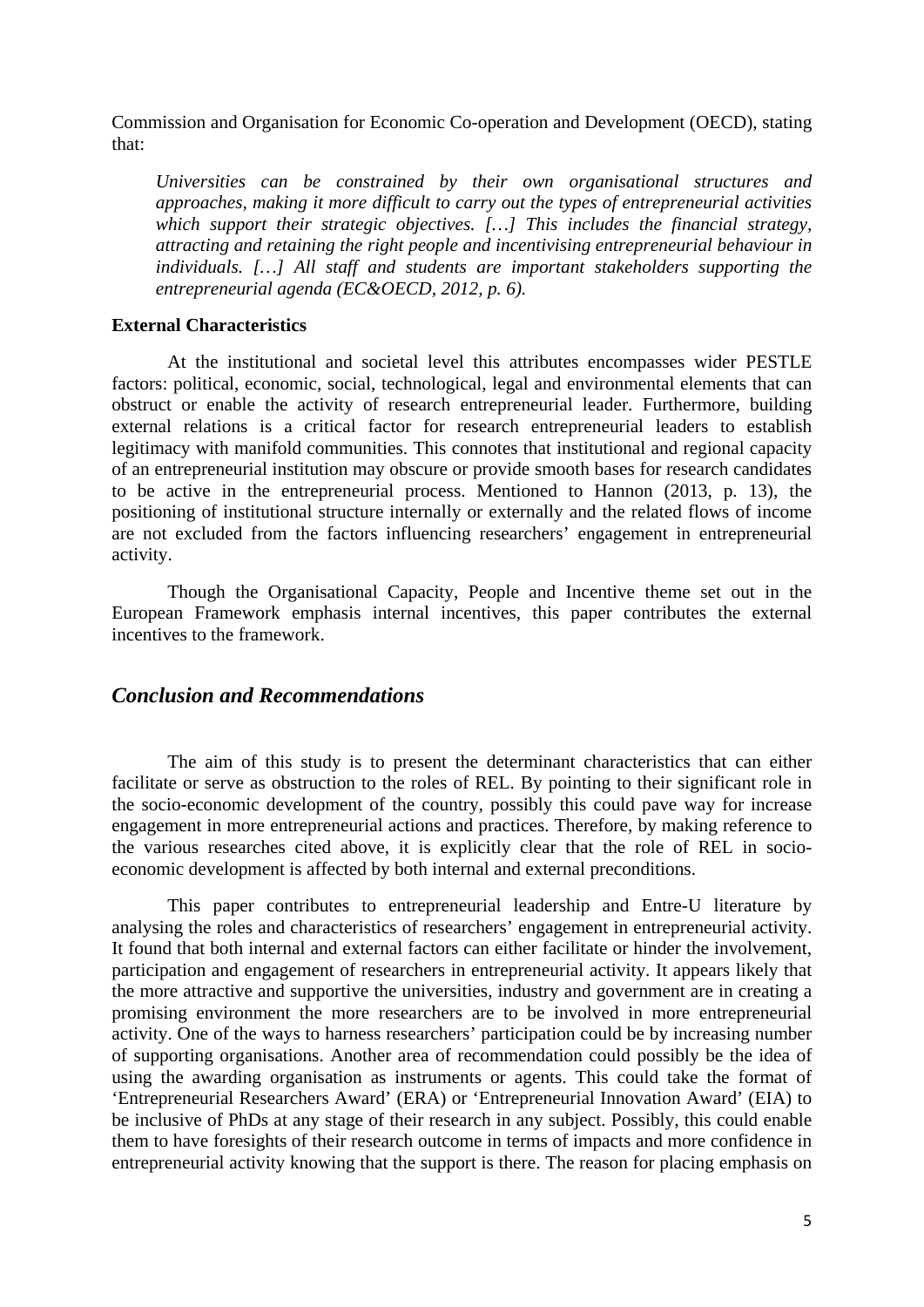PhDs is because it is considered as an entry to research career. Hardly could we see a professional researcher without having completed his/her PhDs.

It could also be suggested that research should be encouraged to be taken as the university kind of property rather than seen as that of those undertaken it. This is to increase the universities' stake in research activity which could possibly lead to less stringent policy and procedures for researchers. Also to be signalled is the removal of any barriers to financial aid to increase participation in national and international conferences as well as other workshops and events. Inability to secure funding can deter researchers from attending or presenting their research results at international conferences and this could have implications not only on their own academic ability but also on the university management capability. Finally, researchers should be enthused to be precious about their roles. These suggestions are based on the assumption that research activity is an entry to spin-off and firm formation. If truly, policy makers are concerned with the appropriateness of their investments in HEIs and researchers possess the creative skills, ideas, knowledge, expertise and experiences required to produce exceptional results (Lamidi & Williams, 2014), then there is the need to give more attention to the primary actors involved in the progression of entrepreneurial higher education.

Having examined the key characteristics of REL to advance our understanding of the phenomenon of Entre-U and the entrepreneurial leadership concept, it is controvertibly selfevident to claim that this study contributes to the pool of knowledge in the field of Entrepreneurship, specifically entrepreneurial research. Future research should consider empirical investigation to further legitimise both the internal organisational and external environmental characteristics. For the data collection, future research should consider the use of multi method this is because a mono approach will be limited to capturing the actual reality of these characteristics at various levels. And finally to consider analysing the qualitative part of the data using grounded theory analysis and make sure that whichever strand (straussian or Glaserian) of the approach is adopted, the procedure is thoroughly followed. However, where this analytical technique seems inconvenience (if there is limited understanding), consider the use of simple approach such as content analysis.

## **References**

- Boissin, J.-P., Castagnos, J.-C., & Deschamps, B. (2006). Motivations and drawbacks concerning entrepreneurial action: a study of French PhD students. *Fayolle Alain and Klandt Heinz 2006 "International Entrepreneurship Education Issues and Newness", Ed. Edward Elgar,* 263–276.
- Bronstein, J., & Reihlen, M. (2014). Entrepreneurial university archetypes: A meta-synthesis of case study literature. *Industry and Higher Education*, *28*(4), 245–262. http://doi.org/10.5367/ihe.2014.0210
- Coaldrake, P. (2001). Responding to Changing Student Expectations. *Higher Education Management, Education & Skills*, *13*(2), 75–92.
- Coyle, P., Gibb, A., & Haskins, G. (2013). The Entrepreneurial University: From Concept to Action. *National Centre for Entrepreneurship in Education (NCEE)*, 2–58.
- Degroof, J.-J., & Roberts, E. B. (2004). Overcoming Weak Entrepreneurial Infrastructures for Academic Spin-Off Ventures. *The Journal of Technology Transfer*, *29*(3-4), 327–352. http://doi.org/10.1023/B:JOTT.0000034126.23592.23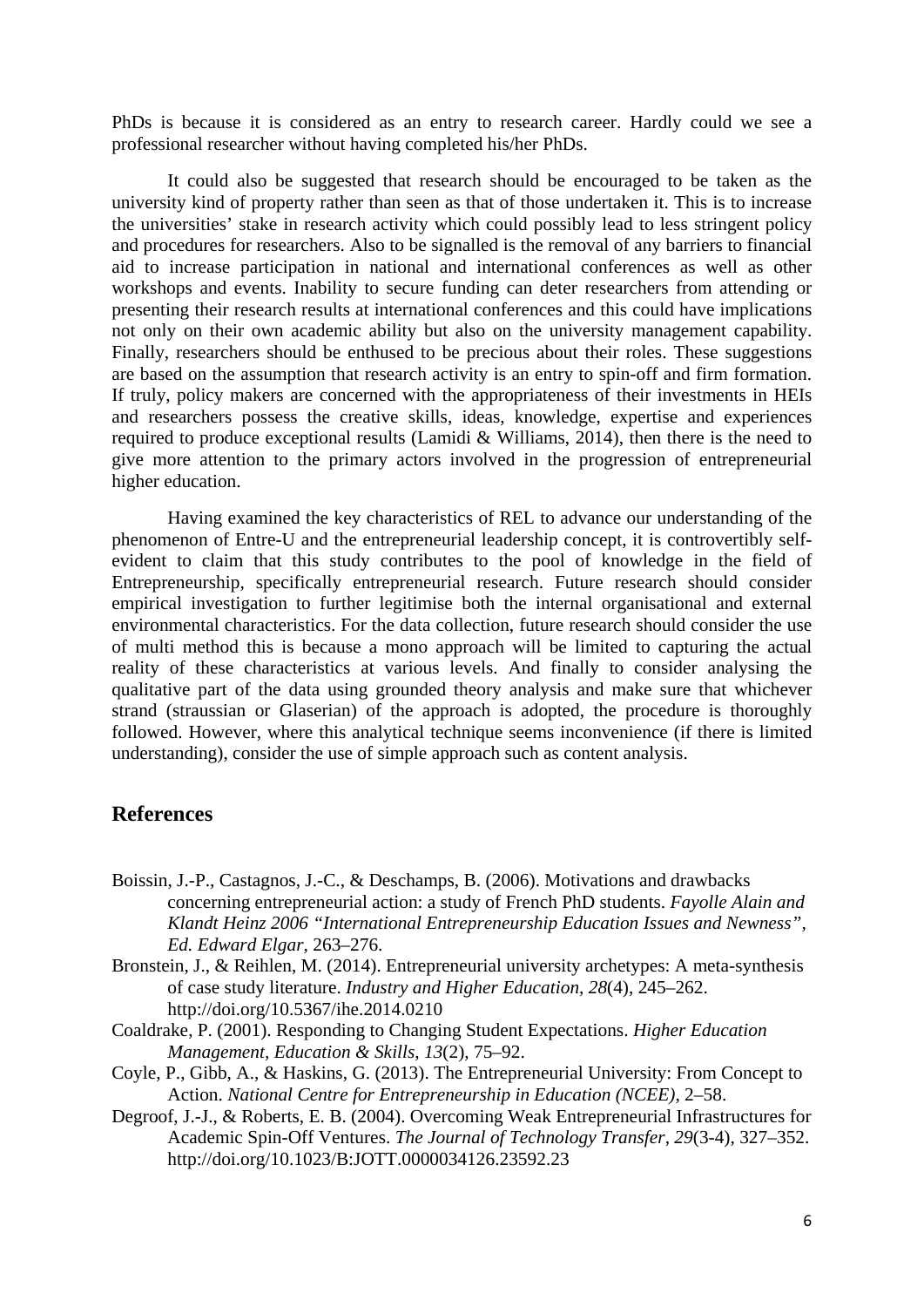- Dill, D. D. (1995). University-industry entrepreneurship: The organization and management of American university technology transfer units. *Higher Education*, *29*(4), 369–384. http://doi.org/10.1007/BF01383958
- D'Intino, R. S., Boyles, T., Neck, C. P., & Hall, J. R. (2008). Visionary entrepreneurial leadership in the aircraft industry. *Journal of Management History*, *14*(1), 39 – 54. http://doi.org/10.1108/17511340810845471
- Etzkowitz, H. (2003). Research groups as "quasi-firms": the invention of the entrepreneurial university. *Research Policy*, *32*(1), 109–121.
- Etzkowitz, H. (2004). The Evolution of the Entrepreneurial University. *International Journal of Technology and Globalisation*, *1*(1), 64–77.
- European Commission, & OECD. (2012). *A Guiding Framework for Entrepreneurial Universities* (pp. 1–54). European Commission and OECD.
- Ferreira, J. M., Raposo, M. L. B., & Leitão, J. (2006). The role of Entrepreneurial Universities in interfacing Competitive Advantages: The Case of Beira Interior region (Portugal). *Munich Personal RePEc Archive (MPRA) Paper*, *Paper No. 486*, 1–29.
- Finn, H., & Mette, M. (2008). Research Leadership as Entrepreneurial Organizing for Research. *Higher Education*, *55*(6), 651 – 670.
- Fisher, D., & Atkinson-Grosjean, J. (2002). Brokers on the boundary: Academy-industry liaison in Canadian universities. *Higher Education*, *44*(3-4), 449–467. http://doi.org/10.1023/A:1019842322513
- Fogelberg, H., & Lundqvist, M., A. (2013). Integration of academic and entrepreneurial roles: The case of nanotechnology research at Chalmers University of Technology. *Science and Public Policy*, *40*(1), 127–139.
- Guerrero, M., David, U., James, C., & Damien, O. (2014). Entrepreneurial Universities in two European Regions: a case study comparison. *The Journal of Technology Transfer*, *39*(3), 415–434.
- Guerrero, M., & Urbano, D. (2013). Entrepreneurial Universities: Determinants, Impacts and Challenges. *Triple Helix Association*, *2*(6).
- Halilem, N. (2010). Inside the Triple Helix : An Integrative Conceptual Framework of the Academic Researcher's Activities , a Systematic Review. *Journal of Research Administration*, *XLI*(3).
- Hannon, P. D. (2013). Letter from Academia Why is the Entrepreneurial University Important? *Journal of Innovation Management*, *1*, 10–17.
- Hemlin, S. (2006). Managing creativity in academic research. Could creative action and management be reconciled in research? In *Science Studies* (Vol. 19:1, s. 83–92). Science Studies. Retrieved from http://gup.ub.gu.se/publication/90479-managingcreativity-in-academic-research-could-creative-action-and-management-bereconciled-in-resea
- Kirby, D. A., Guerrero, M., & Urbano, D. (2011). Making Universities More Entrepreneurial: Development of a Model. *Canadian Journal of Administrative Sciences*, *28*(3), 302– 316. http://doi.org/10.1002/cjas.220
- Lamidi, K., & Williams, D. (2014). Leading Transformational Change in HEIs: Discussion of Literature and Conceptual Framework. In *Academic Proceedings 2014 University-Industry Interaction Conference: Challenges and Solutions for Fostering Entrepreneurial Universities and Collaborative Innovation* (pp. 46–99). Barcelona, Spain: University Industry Innovation Network.
- Landry, R., Amara, N., & Rherrad, I. (2006). Why are some university researchers more likely to create spin-offs than others? Evidence from Canadian universities. *Research Policy*, *35*(10), 1599–1615.